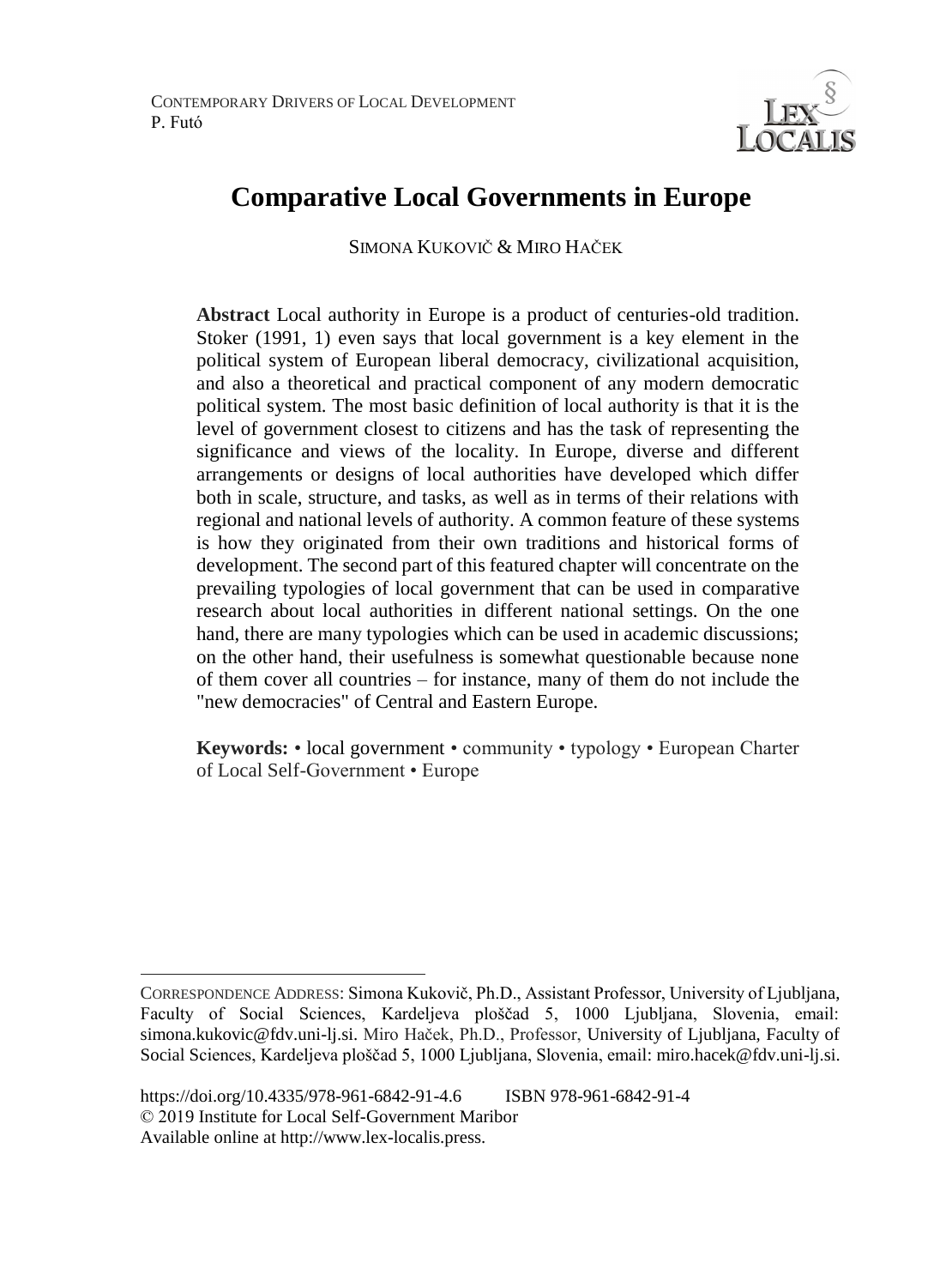## **1 Introduction: The European Charter of Local Self-Government as the foundation**

Local authority is a product of centuries-old tradition in Europe. Stoker (1991, 1) even claims that local government is a key element in the political system of European liberal democracy, a civilizational acquisition, and a theoretical and also practical component of all modern democratic political systems. The simplest definition of a local authority is that it is the level of authority that is closest to citizens and has the task of representing the significance and views of the locality. The exercise of local government is a demanding task which relates primarily to the division of powers between the state and local communities (Brezovšek *et al.* 2008, 120). We may talk about local government only if the state recognizes the legal existence of local communities, grants them the right to decide about certain issues – which it does not interfere with –, and provides them with the necessary means for regulating these matters. Greer *et al.* (2005, 11) define three of the most important normative elements on which local government is based in Europe. The first element is autonomy, which indicates the degree of decision-making power between the central and local authorities. The degree of decision-making at the local level prevents the concentration of political power at the central level and allows for different political choices in different local environments. The second element is democracy, which defines the local authority as a political platform, and opportunities for citizens' participation. The existence of local government promotes the population's participation in managing local affairs. The third element is efficiency, since local authorities are more efficient at providing public services and finding solutions to local problems and adapting measures to local conditions.

The diversity of regulations or models of local authorities is respected in the European Charter of Local Government, which is the basic document and European standard for local authorities, as well as the standard for the basic democratic system institutions in the European Union Member States. The European Charter of Local Government was drawn up by the Council of Europe and has significantly contributed to the development of local authorities and local democracy. It was adopted on 15 October, 1985 in Strasbourg, and entered into force on 1 September, 1988, when it was ratified by the first four Council of Europe member states.<sup>1</sup> By ratifying the European Charter of Local Government, countries commit to adhering to the principles and rules of the Charter. Thus, the countries that have ratified the Charter must ensure the legal basis of local government through a national normative framework, meaning that the status of local government must be recognized in national legislation. Countries need to clearly define the field of activity and the structure of local government in terms of methods and criteria for allocating competences. At the same time, they also define the capacity of local authorities to manage a substantial proportion of public affairs through their councils (consisting of democratically elected representatives), their executive bodies, and internal administrative structures with own staff. Local authorities should be provided with appropriate financial resources (namely, their own resources and property), the right to collect local taxes, a system of financial equalization, a grant system, access to capital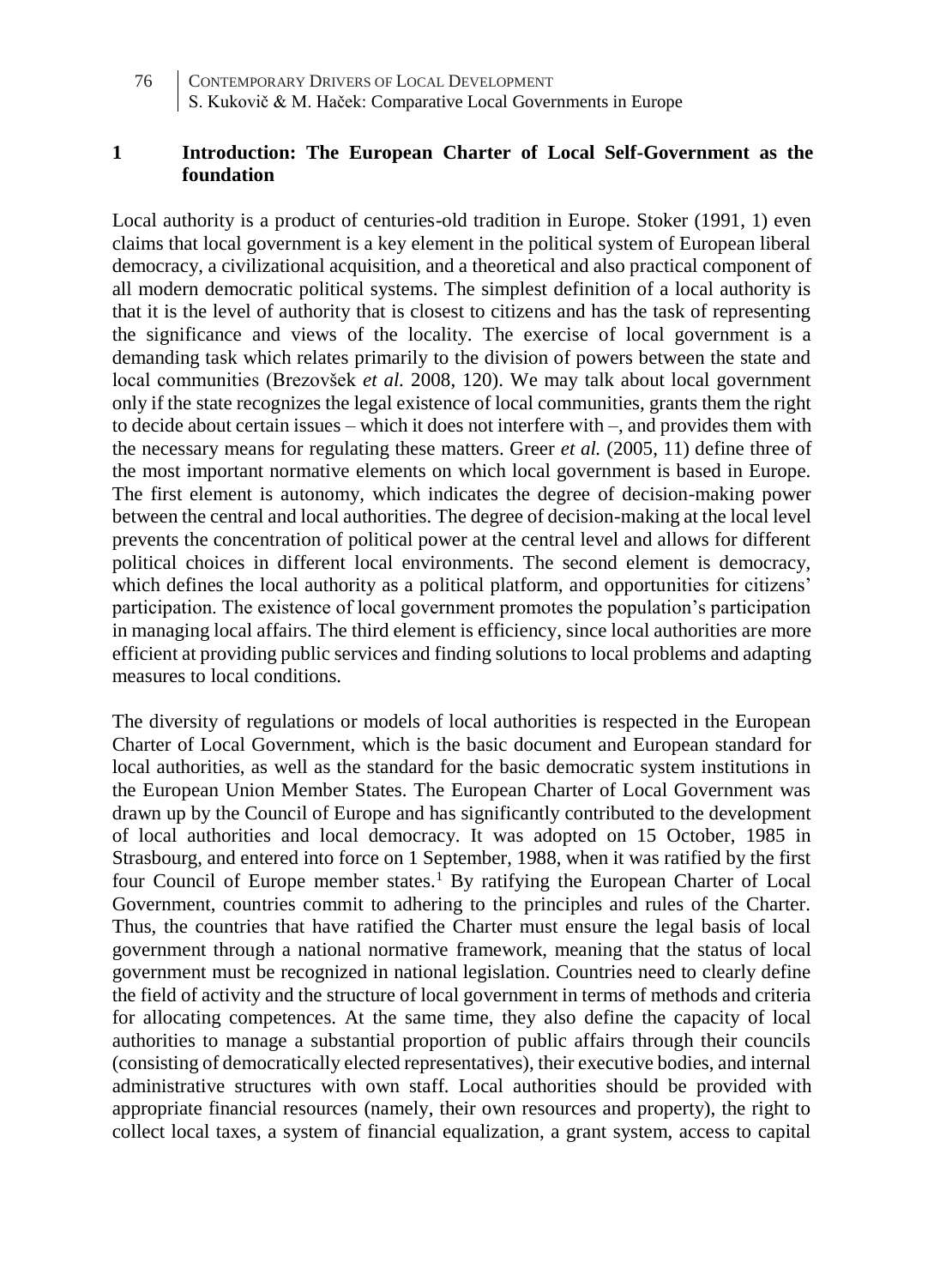markets, and resource management. Local authorities must have a guarantee of autonomy, which is reflected in the status of elected representatives, the protection of borders of local communities, the restriction of control over local community and judicial means. They must also enjoy the right of association and the principle of consultation, which involves the participation of local communities. If intermediate levels between local government and the national authority are introduced, it is necessary to ensure the democratic functioning of these levels in accordance with Article 13 of the Charter (1985). Finally, it is necessary to ensure the realization of political rights, which is reflected in the right to vote and the democratic electoral process, freedom of expression and association, the right to inform citizens and their participation in all forms of local democracy (Brezovšek and Kukovič 2015, 218–219).

Among the main objectives of the Charter (1985), which are laid out even in the preamble, the following are included: the creation of effective local governance which is as close as possible to citizens and, in accordance with the principles of democracy and the decentralization of power, a focus on cross-border cooperation, strengthening intermunicipal relations, and removing administrative and technical barriers to cross-border cooperation, and achieving a higher level of communication in the administrative field and respecting the principles of democracy in terms of the rights of citizens to participate in the management of public affairs.

In the third article the Charter (1985) defines local self-government as the right and ability of local authorities to regulate, within the limits of the law, a substantial proportion of public affairs within the framework of their tasks and for the benefit of the local population. This right is exercised through councils and assemblies consisting of members elected by free and secret ballot on the basis of direct, equal and universal suffrage. More precise activities are defined in the fourth article of the Charter (1985), which is based on six important principles:

- The basic competencies and tasks of local authorities are prescribed by the constitution or by law. This provision does not preclude the transfer of powers and special-purpose tasks to local authorities in accordance with the law;
- Local authorities have the freedom to exercise their own initiative about every matter that is not excluded from their jurisdiction or is not the responsibility of any other authority;
- Public tasks should, if possible, be implemented by those authorities that are closest to citizens; the assignment of a task to another authority should be justified by the scope and nature of such task, as well as the requirements of efficiency and effectiveness;
- The competencies awarded local authorities must be complete and exclusive, and they should not be undermined or restricted by central or regional authority, unless determined by law;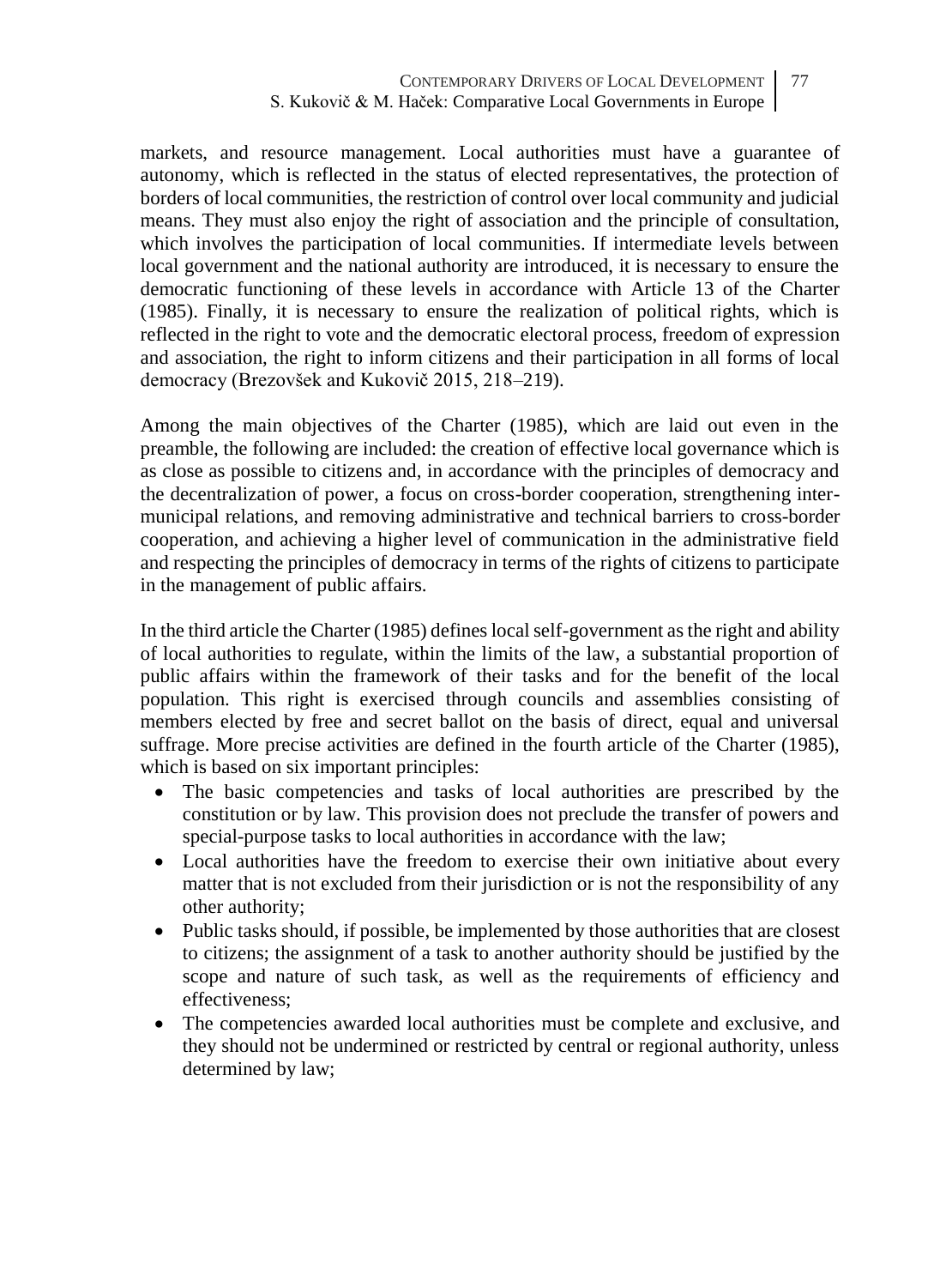- 78 CONTEMPORARY DRIVERS OF LOCAL DEVELOPMENT S. Kukovič & M. Haček: Comparative Local Governments in Europe
- In the powers delegated to them by the central or regional authorities, local authorities (as far as possible) have to be given the freedom to make decisions about how to adapt their implementation to local circumstances;
- As far as possible, local authorities must be promptly and appropriately consulted about their opinions when planning and deciding in all matters that directly affect them.

In addition to the principles listed in the analysis of the provisions of the European Charter of Local Government (1985), we should not overlook the ninth paragraph, which regulates the field of financial resources and principles that should be observed. The first is the principle of relevance, which provides that local authorities, within the framework of national economic policy, are entitled to adequate financial resources which they may freely dispose of within their jurisdiction. The principle of proportionality provides that the financial resources of local authorities must be proportionate to the tasks laid down by the constitution and the law. At least some proportion of the financial resources of local authorities must originate from local taxes and contributions, the amount of which can be determined by the local authorities themselves. This is the essence of the principle of self-financing. The flexibility principle states that the financial systems by which resources are made available to local authorities should be sufficiently diverse and flexible that, as far as practicable, they are in accordance with the evolution of the actual cost of carrying out their tasks. In order to protect financially weaker local communities, the principle of equalization is applied, which provides that it is necessary to introduce procedures for financial equalization or other appropriate measures to correct the effects of the unequal distribution of financial resources and the financial burden they involve. Such procedures or measures, on the other hand, must not diminish the freedom of decision-making of local authorities in their field of jurisdiction. The principle of cooperation is to be implemented in such a way that local authorities need to be consulted about the appropriate way to allocate redistributed resources. The principle of autonomy relates to subsidies or grants to local authorities that should not, as far as possible, be strictly dedicated to financing certain projects. The provision of such resources should not interfere with the fundamental freedom of local authorities to freely decide within their own jurisdiction. Finally, the principle of borrowing is highlighted, which holds that local authorities should have full access to the domestic financial market when taking out loans for larger investments, within the limits of the law.

In the twentieth century local government systems in Europe made tremendous progress, and the European Charter of Local Self-Government (1985) may be thanked in large part for that. Local authorities have become a democratic indicator of particular political systems and have contributed to stability and security in Europe. The principle of subsidiarity, which represents the decentralization of public affairs or competences to the most appropriate (as close as possible to the citizen) level has established itself again and played a decisive role. The principle of subsidiarity is crucial for understanding the role of local authorities in contemporary democracies, since it is a fundamental philosophical principle of modern local governments, a way of thinking, and also a fundamental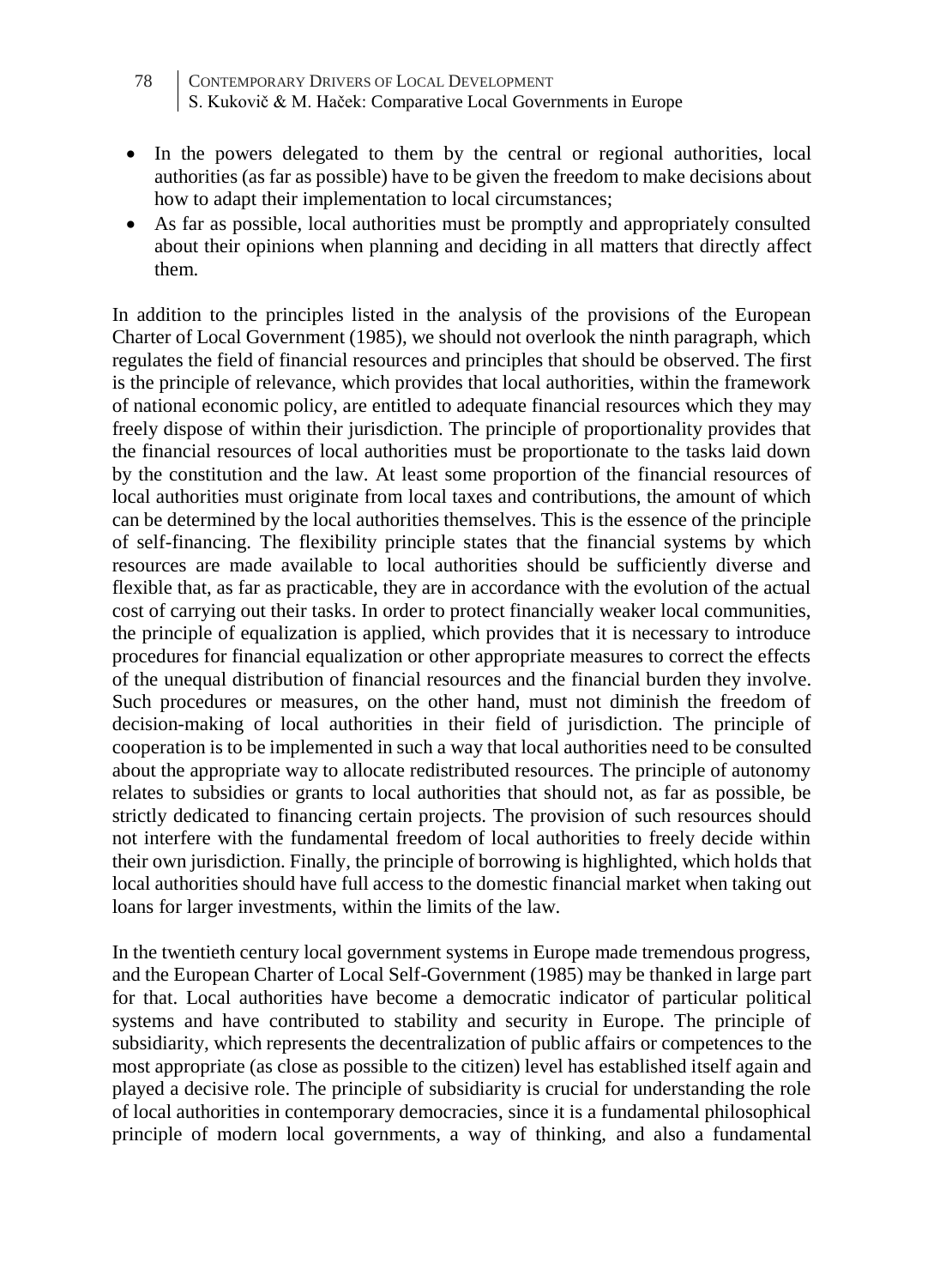criterion for the critical assessment of local government in any particular country. In institutional, administrative and organizational terms, it means constant reflection on the division of competences with regard to the organization and decision-making of public affairs and the means of their implementation. Of course, the focus of attention is on the citizen, who is equipped with modern rights and freedoms. The principle of subsidiarity thus aims at constantly balancing the freedom of the individual and various authorities. However, the state and international institutions, especially the European Union, must take into account the role and position of local and regional authorities in each country. Under international law, the principle of subsidiarity is a fundamental principle of European integration, but it is not only related to the vertical division of power or public affairs to local, regional and national authorities, but also to the issues of protecting the autonomy and freedom of the individual, the size of local communities, their funding, the functioning of local administrative apparatus, regionalization, etc. (Vlaj 2005, 26). Although subsidiarity is a dynamic concept, it needs to be interpreted in line with the changes that are taking place in society, the institutional structures of the EU member states, the international environment, and technology. The Maastricht Treaty defines the European Union as an association in which decisions are taken as close as possible to citizens and, from this point of view, local and regional authorities play a central role because they are close to European citizens and are a key factor in the future implementation of European Union initiatives and regulations (Brezovšek and Kukovič 2015, 220–221).

## **2 Typologies of local government systems**

Local government systems are usually perceived and studied as independent variables in dealing with (possible) differences in human resources patterns, professionalism, the role of mayors in local and multi-level governance arrangements (vertical and horizontal networking), the interpretation of the notion of democracy, as well as (de)centralization and attitudes towards the modernization of the public sector (Heinelt and Hlepas 2006, 21; Brezovšek and Kukovič 2012, 27). Making a decision about the most appropriate typology of local government system that could be used in comparative research into local authorities in different countries is problematic. On the one hand, there are many typologies that can be used in academic debates; on the other hand, their usefulness is questionable because none of them cover all countries – many do not include the "new democracies" of Central and Eastern Europe. Thus, it is essential that existing typologies are adapted and updated (Heinelt and Hlepas 2006, 21; Brezovšek and Kukovič 2015).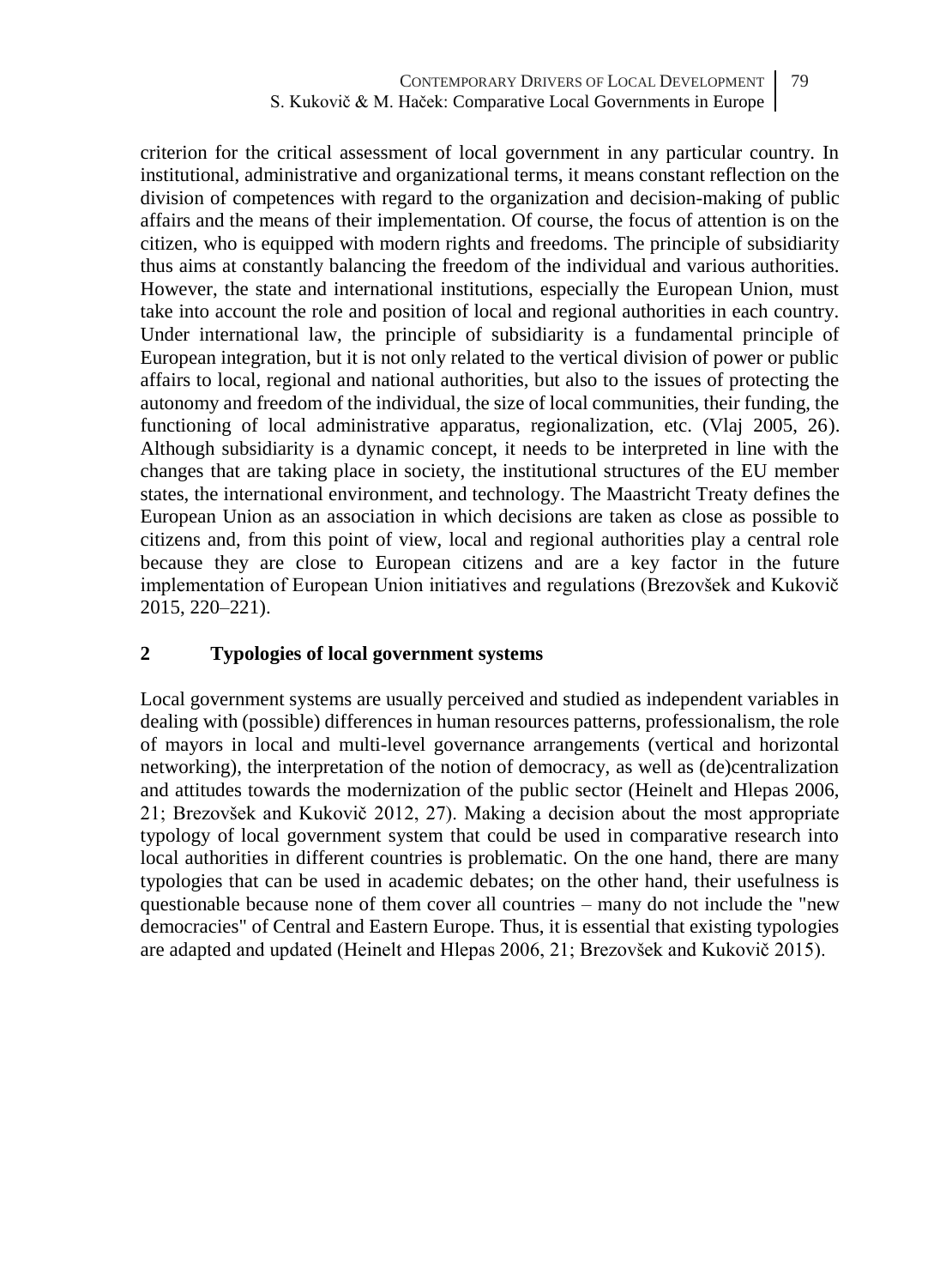## **2.1 The vertical power dimension**

One comparative analysis of local authorities uses different divisions of the vertical power dimension or the division of powers between local and higher levels of government. For example, Bennett (1993; Kukovič 2011, 60; Kukovič 2015, 33–34) distinguishes between (1) a *dual structure,* where on a local level both local governments and state agencies simultaneously operate, but with different competencies (example: United Kingdom); (2) a *fused system,* where local authorities and their competencies are defined both locally and by a higher level of authority (for example: Poland, Czech Republic, and Hungary); and, (3) a *mixed system* (the case of Denmark and Sweden). Bennett (1993) classifies the new democracies of Central and Eastern Europe (Hungary, Poland, and Czech Republic) as having fused systems. In the past, this typology was not widely accepted, since all European countries were classified as having fused systems or moving towards the fused system, with the exception of the United Kingdom (dual structure) and Denmark and Sweden (both mixed systems). Such a typology was also considered to be too simple to take into account differences not only connected to some aspects of vertical power relations, but also in conjunction with the possible effects rising from these relations. In addition, fused systems have undergone radical changes in past decades – in many countries, territorial reforms (new levels of government, amalgamations, etc.) and functional reforms (decentralization, devolution, new public management) have been implemented, which has increased the differentiation between such systems (Kersting and Vetter 2003; Kukovič 2015).

Page and Goldsmith (1987), and later, John (2001) make a distinction between the *Northern* and *Southern* European countries on the basis of three indicators. For the first time, they distinguish according to the number and type of functions assigned to the subnational authority; second, the legal discretion open to local policy makers; and third, the access of local politicians to central authority (John 2001, 26). Their key idea is that there is an inter-relationship between these indicators. It is clear that the policies that are enacted, as well as the corresponding leadership roles which are to be assumed by the mayors, vary greatly depending on the pattern of this interaction. The proposed dichotomy of local government systems claims that the Southern European systems are characterized by municipalities with some functions and competencies, a low level of legal discretion, and the significant access of local politicians to the central (and regional) level. In other words, local politicians can have a strong influence on the central level of authority, but they represent politically weak municipalities. On the other hand, Northern European systems are marked by the strong decentralization of functions, a high degree of discretion, and the low access of local politicians to the central government.

The reasons for the differences between the countries in Northern and Southern Europe have their roots in the historical development of the latter. In Southern Europe, a model of the Napoleonic state spread across all modern national countries which developed a unified administration throughout their territories, and managed the country's educational systems directly from the country's capital. The central authority looked at local elites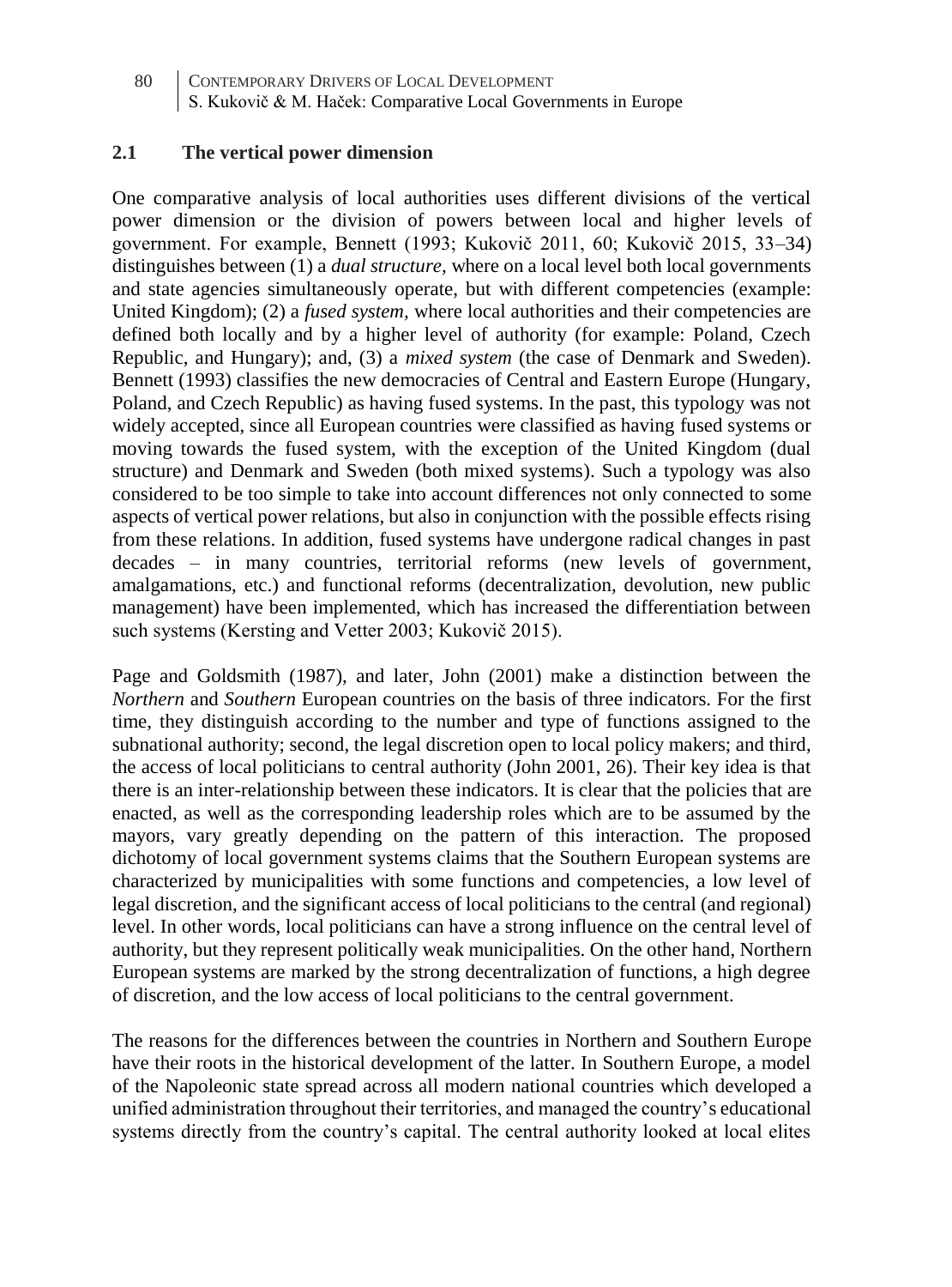with mistrust and therefore built its own territorial organization with a directly established administrative body. In the twentieth century, social states began to appear in Southern Europe, creating new competencies for central authorities. Local authorities thus far have embodied local cultural and political identities which are represented at higher authority levels through local politicians, who mostly act as local patrons and use different networks to access national and regional centers of political power in order to represent local affairs (Page 1991; John 2001). High accessibility and low legal discretion are linked to the tendency of actors (both local and national politicians and central and regional officials) to exist within big and dysfunctional bureaucracies. The purpose is to exploit uncertain areas through extortion and/or using clientelist-networking techniques. Local politicians are forced to act within a given framework of territorial representation and political localism. The size of local communities is still small, because within a given context, community identity has been more important than the effectiveness of public services. Southern European countries therefore have many levels of authority – partly as a means of increasing the potential for territorial representation (Brezovšek and Kukovič 2012, 29–30; Kukovič 2015, 34–35).

In the Northern European countries of the eighteenth and nineteenth centuries, central (state) power did not develop a centralized bureaucracy but, along with local elites, implemented national policies (Page 1991). Education was decentralized – under the jurisdiction of local institutions – and in many countries the Protestant church remained part of the state. Strict and impartially enforced national legislation, as well as a professional and effective civil service, secured the unity of modern statehood. Later, when countries responded to demands for equality, legal entitlement and social security, a social protection system was established whereby local authorities were responsible for social public services. Northern democracies, based on the independence of power of the local level to decide on important issues, developed a theory of local government which became the "small political system" (John 2001, 30). Local politicians had to achieve results, notably through the use of local resources and with an emphasis on providing local public services. Since the early 1950s many municipalities have merged, thereby increasing efficiency and providing better public services. In the countries of Northern Europe there are only a few levels of authority (Heinelt and Hlepas 2006, 23–24; Brezovšek and Kukovič 2012, 30; Kukovič 2015, 35–36).

This typology of the local-level governance of Northern and Southern Europe has clear advantages: it is simple, and it avoids a legalistic approach, typical of traditional typologies – the old institutionalism, that has long prevailed in comparative analyses of governments, including the analysis of local authorities. Instead, this typology clearly opens up space for reflection and inspires sociological and, above all, historical institutionalism. Naturally, there are also some disadvantages: Page and Goldsmith (1987) only studied Sweden, Norway, Denmark, the United Kingdom, France, Italy and Spain (unitary states), but did not take into account the federal systems of Germany, Austria and Switzerland. In a later study, John (2001, 35), following the example of the typology of Page and Goldsmith, also included Belgium, Greece and Portugal into the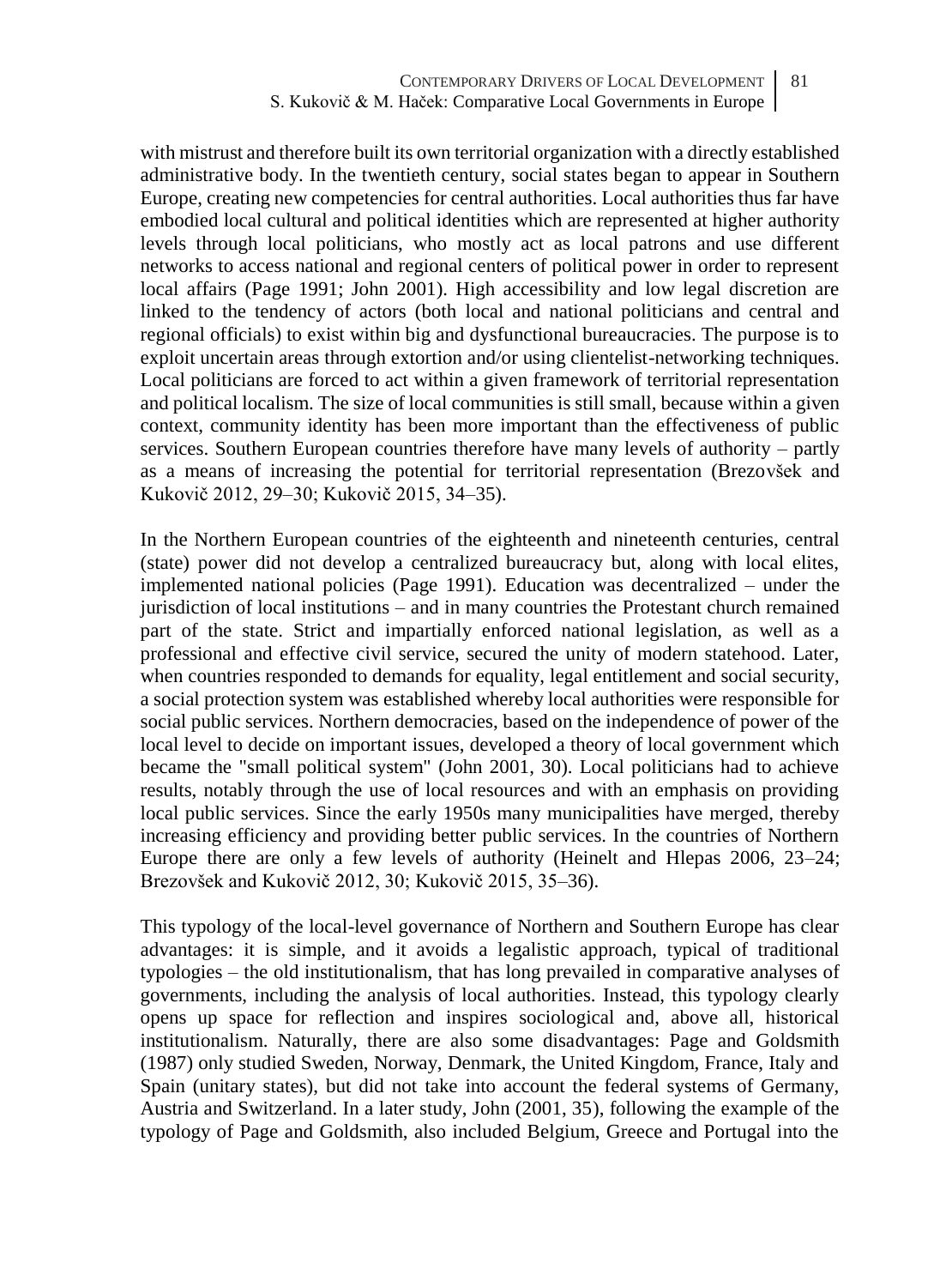southern group, and Finland, Ireland and the Netherlands in the northern group, but Germany and Switzerland were again excluded. Furthermore, at the time when Page and Goldsmith's (1987) typologies were originally developed, the countries of Central and Eastern Europe could not be included in the analysis; later, John (2001) confined himself only to classifying the countries of Western Europe. At this point, the question arises whether the similarly classified group of countries, especially the northern group, would become more heterogeneous if other countries were also included in the analysis (Heinelt and Hlepas 2006, 23–24; Brezovšek and Kukovič 2012, 30–31, Kukovič 2015, 36).

In a slightly later study, Goldsmith (1992, 395) developed a typology of local governments based on the goals or principles emphasized by a particular model:

- 1. The *clientelistic/patronage model* strongly assumes that the primary task of local politicians is to ensure that the interests of the community are well supported (in respect of special public goods and services), and are represented at higher levels of government (this model is represented by France, Italy and Greece);
- 2. The *model of economic development*<sup>2</sup> assumes that the most important task of local government is to promote the economic development of the city; basic services and citizen protection (fire safety, police and transport networks) form the basis for creating development policies; local politicians are also expected to strengthen local economic development (as represented by the United States of America);<sup>3</sup>
- 3. In the *model of the welfare state*, the effective exercise of public services (in conjunction with national standards of equity and redistribution) has been shaped by local governments; usually local interests are not only represented through individual representatives, but through local government associations at the national level; local politicians are expected to be good managers; in addition, the effective provision of public goods places great emphasis on paid and professional civil servants, which is criticized by some as local bureaucratic paternalism (representatives of this model include Germany, the Netherlands, the UK, and the Scandinavian countries);
- 4. In some welfare states (especially in the United Kingdom), a *consumer model (market-enabling model)* has been developed based on the experiences of the United States of America, in which local authorities have moved away from the role of service providers in order that public services may be delivered (either alone, or in cooperation with the local administration) by other agencies; the main difference compared to the model of economic development lies in the fact that local authority is limited in such a way that it allows only assumes functions related to market mechanisms for the economic development of the city (Heinelt and Hlepas 2006, 24–25; Brezovšek and Kukovič 2012, 31–32; Kukovič 2015, 36–37; Brezovšek and Kukovič 2015, 226–227).

The above-described typology, based on the criteria of the specific objectives and principles of a particular model, certainly represents an interesting perspective, but these criteria are not enough to permit a final classification of local governments: the so-called clientelist model is (no longer) suitable for applying to all metropolitan municipalities of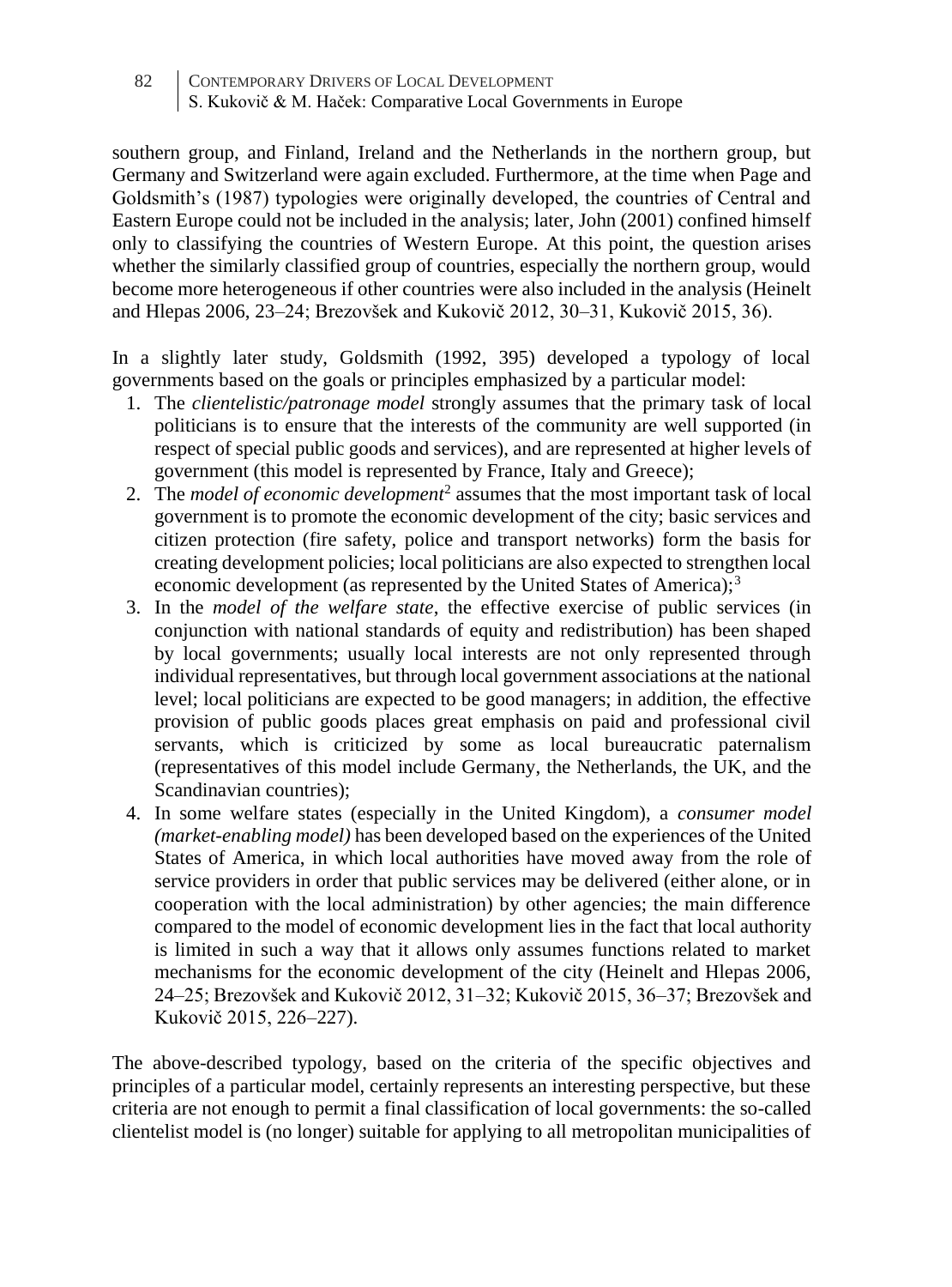Southern Europe, since instead of this a model of economic development has emerged. In addition, in the municipalities of Northern Europe the dominant model is a mixture of welfare state and consumer model (Heinelt and Hlepas 2006, 25; Kukovič 2015, 37).

Hesse and Sharpe (1991) have responded with their typology to the issue of greater heterogeneity in groups when other countries are added. Their typology of relations between local and central authorities is a convincing synthesis of the aforementioned typologies. Hesse and Sharpe (1991) make a distinction between three types of local government systems that reflect both the division of powers in the provision of public services, as well as political power and influence at the local level compared to a higher level of government. In addition, they divide the Northern European group of Page and Goldsmith (1987) into two parts, and include a larger number of countries. (1) The first component of their typology is a *Franco group*, characterized by the fact that the local authority covers territorially defined communities and forms territorial structures for the dissemination of interests at a lower level of governance. The mayor is expected to represent the interests of his local community at higher levels of governance. This group includes France, Italy, Belgium, Spain, Portugal and Greece. (2) The second cluster is an *Anglo group*, including the United Kingdom and Ireland, as well as Canada, Australia, New Zealand and (in some respects) the United States of America. This group is characterized by the weak legal and political status of local authorities which are nevertheless important in the shaping and delivery of public services; local authorities therefore have more of a functional role than a political one. The weak formal political status of a local government must be considered in accordance with the principle of the national supremacy of parliament; that is, its central role in the unitary political system. This is also reflected in, on the one hand, the weak position of the mayor as a political leader and, on the other, the power of municipal administration and councillors in relation to the provision of public services. (3) The third group is a *Nordic and Central European group* and includes the Scandinavian countries, Germany, Netherlands, Austria and Switzerland. In this group there is strong emphasis on the shaping and implementation of public services by local authorities (comparable to the Anglo group). Local government is thus institutionalized (with a strong constitutional position and relatively high levels of financial independence) as an autonomous decentralized level of policy making (Heinelt and Hlepas 2006, 26; Kukovič 2015, 38; Brezovšek and Kukovič 2015, 227).

A similar typology is offered by Loughlin (2001, 5), who distinguishes between the *Anglo-Saxon group* (the United Kingdom, United States, Canada (excluding Quebec) and Ireland), the *Germanic group* (Germany, Austria, the Netherlands, Spain (after 1978) and Belgium (after 1988)), the *French group* (France, Italy, Spain (before 1978), Portugal, Quebec, Greece and Belgium (before 1988)) and the *Scandinavian group* (Sweden, Norway, Denmark and Finland). This typology includes and emphasizes broader aspects of a country's traditions – such as relations between the state and society, policy styles, prevailing approaches to the academic disciplines of public administration, and others – and is not focused solely on central-local power relationships. The latter links to only one component of Loughlin's typology (2001), which is the dimension of the form of political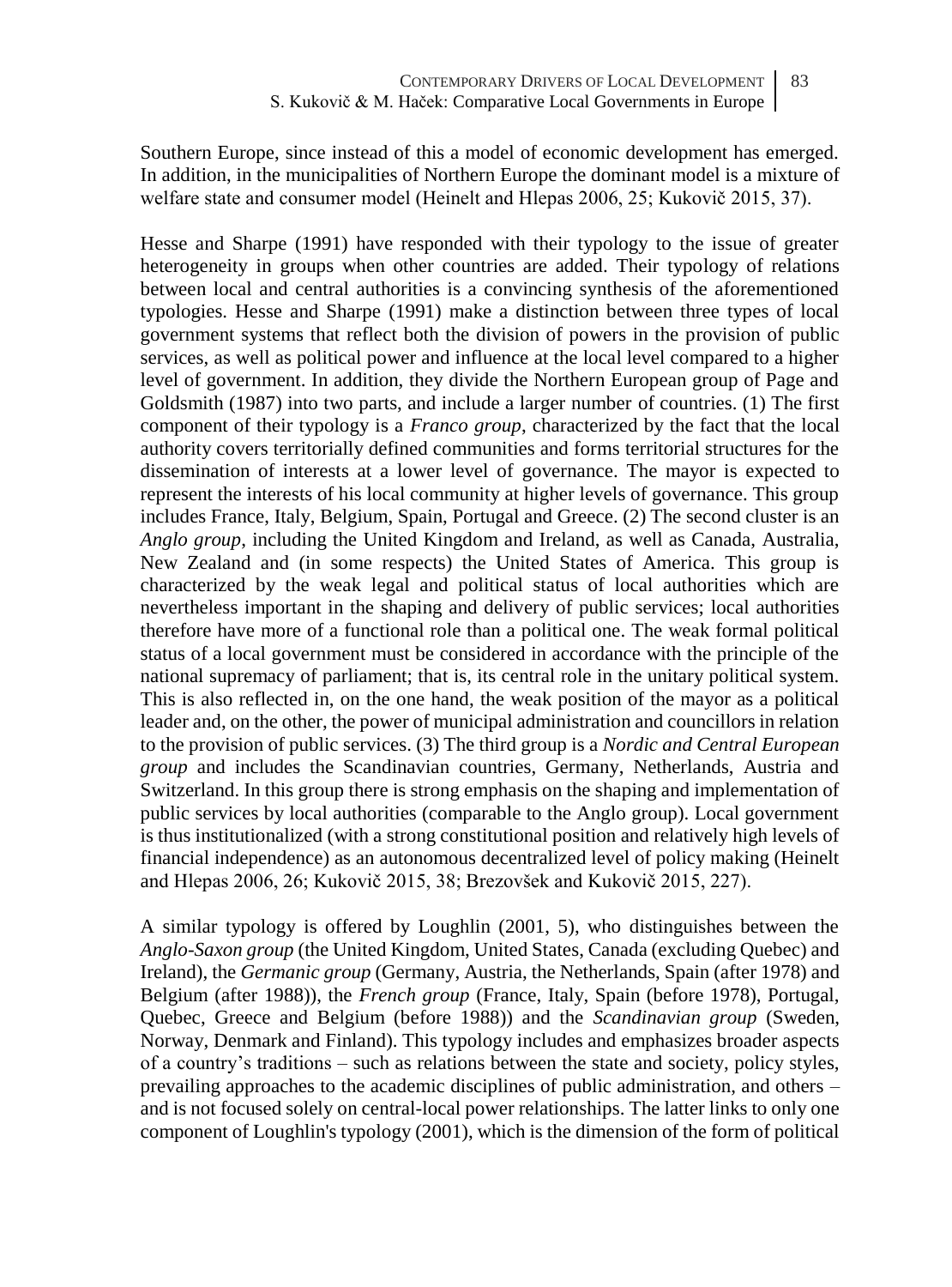organization and the form of decentralization, so we do not analyse this typology more precisely.

Both typologies – Hesse-Sharpe (1991) and Page-Goldsmith (1987) – share a common deficiency; namely, the exclusion of the new democracies of Central and Eastern Europe. Although these countries have some characteristics in common with the countries of the North and Central European Group (with regard to local jurisdiction, and the fiscal and financial discretion of local governments), theoreticians (for example, Hesse and Sharpe 1991) do not classify them into existing typologies due to their historical specificities<sup>4</sup> and, in particular, due to their new radical decentralization, but rather classify<sup>5</sup> them into a special group called the Central and Eastern European Group.

# **2.2 The horizontal power dimension**

In analysing the horizontal division of power, the typologies of local government systems focus on the relations between the local legislative council and the mayor and civil servants, and allow for relevant observation (Kukovič 2011, 62–63; Kukovič 2015, 45). Researching the differences in the roles and responsibilities of the mayor, the council, and the municipal administration is important because they can be cross-examined according to the three (or four) types of local government systems already described (Hesse and Sharpe 1991), and the differences between them may even be highlighted (Heinelt and Hlepas 2006, 29). The overall general difference is reflected in the legislative division between the legislative and executive functions. From an institutional viewpoint, we can identify three main types among European local government systems. Their institutional characteristics, according to Wollmann (2008, 280–283), are summarized in the following dichotomies.

# *1. Monistic competence model versus dualistic competence model*

The distinction between the monistic and dualistic competence model of local government is based on the distribution of competencies and responsibilities between the elected municipal council and the municipal administration. In the dualistic system, functions are separated; in the monistic system functions are united. More specifically, in the monistic model of local government, the elected municipal council is the highest decision-making body; and the municipal administration, without the authority to autonomously decide, only acts in accordance with the instructions of the municipal council which also supervises the administration. The monistic (competence) model has historical foundations in the English and Swedish systems of local government. In a dualistic system, the elected municipal council is recognized as the main policymaking body, but the head of the municipal administration has certain competencies to make decisions that do not originate from the municipal council. The dualist (competence) model developed in France during the French Revolution. It is based on the revolutionary municipal legislation of 1789, insofar as the organization of French local authority was made similar to the local parliamentary system since the distinction between the legislative municipal council and the executive function occupied by the elected mayor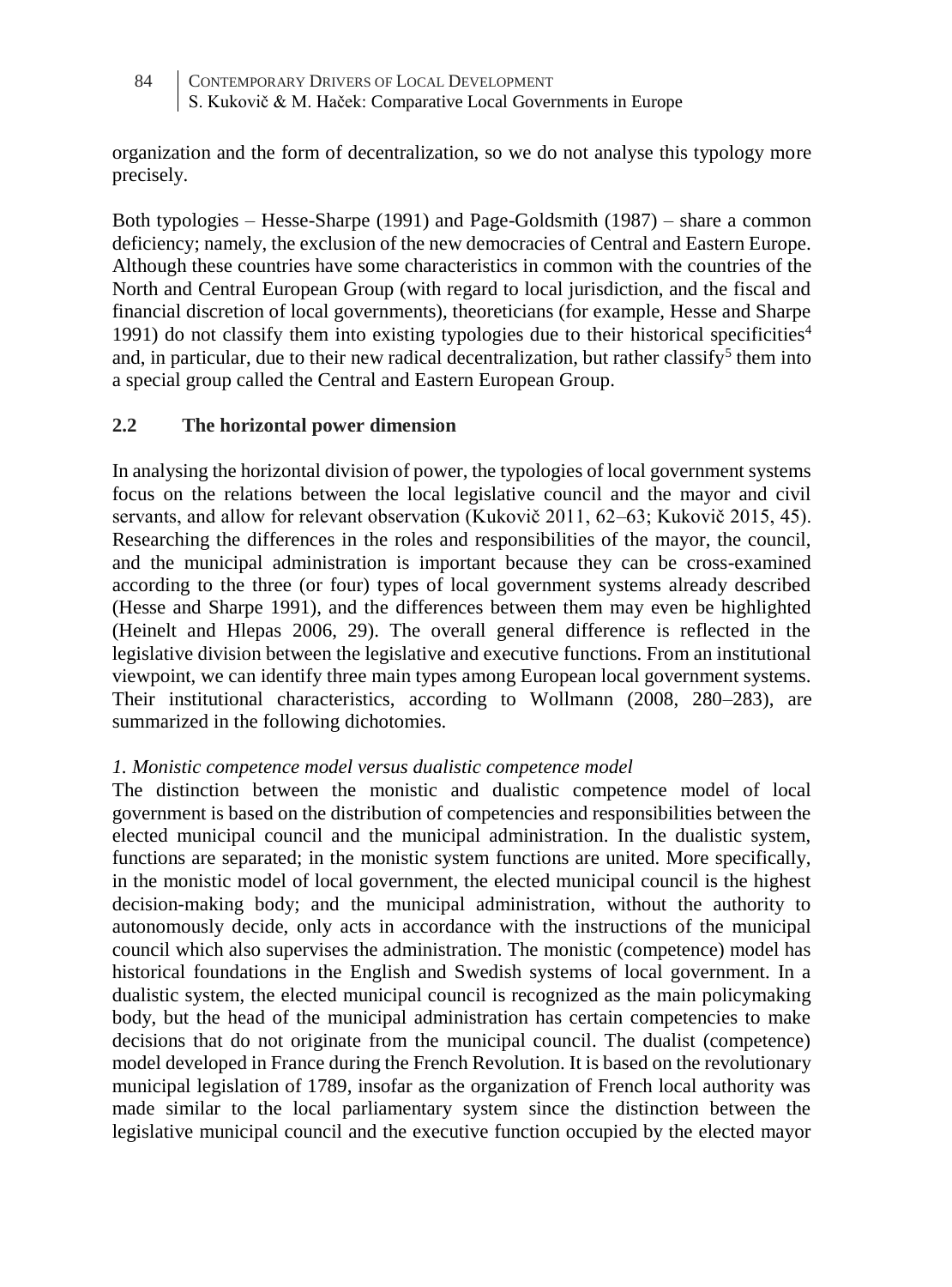(Moreau 2002, 76) was introduced at that time. While French revolutionary innovation (in all respects) was short-lived, the dualist (competence) model became the basis for local government systems in some continental European countries, such as Germany (Wollmann  $2008$ ,  $281$ ).<sup>6</sup> This classification can also be used to explore additional differences; for example, (1) the role of the mayor in the implementation (or lack) of an executive function; (2) the performance of the executive function independently or together with the collective body; and (3) the manner in which the mayor is elected (Wollmann 2004, 151–152; Kukovič 2015, 45–46; Brezovšek and Kukovič 2015, 229).

#### *2. The uniform task model compared to the dual task model*

The second classification distinguishes between a single and a dual model of tasks. In a single model of tasks, all tasks that are designated as local, original tasks are exclusive decisions of an elected municipal council, which is also responsible for these public tasks. Such a system can be observed in Sweden and other Scandinavian countries, and is linked to the English system of local authorities in terms of how activity which follows tasks is assigned to local authorities by a parliamentary act (for example, decisions about issuing building permits, which is a task of the municipal council). There are two types of tasks in the dual model. First, the original tasks that originate from the traditional general powers of the local government (in accordance with the applicable jurisdiction legislation) and for which (as in a single model of tasks) the elected municipal council is responsible. Second, local authorities perform delegated tasks assigned to them by the state (central authority) for which the executive body of the local government (mayor) is responsible. The foundations of the dual model of tasks can be found in French local legislation of 1789, in which the mayor was given a dual role – he acted as a representative of local interests and also as a representative of the state. Similarly, we can identify the features of the dual model of tasks at the beginning of the nineteenth century in the municipal legislation of the German states; this also became an integral part of the German-Austrian tradition of the local government, later spreading to the local government systems of Central and Eastern Europe.<sup>7</sup>

In the dual model of tasks, we talk only about false (instead of true) municipalization or administrative decentralization; in contrast, the single model of tasks is characterized by true municipalization or political decentralization. The transfer of jurisdiction in the case of false municipalization or administrative decentralization has important consequences for municipalities, which are reflected both in the internal relations between the municipal council and the executive authority (the mayor), as well as in external relations with the state. From the viewpoint of internal relations, only the local executive body (the mayor) is responsible for the implementation of delegated tasks in a false municipalization, while the elected municipal council (at least formally) cannot influence the implementation of these tasks. From the viewpoint of external relationships, the local government is subject to functional (administrative) supervision, which goes beyond legal control and also addresses the suitability of local activities. The opposite is the case in true municipalization (political decentralization), since the elected council is the highest decision-making body in internal relations, while the external relationship of the local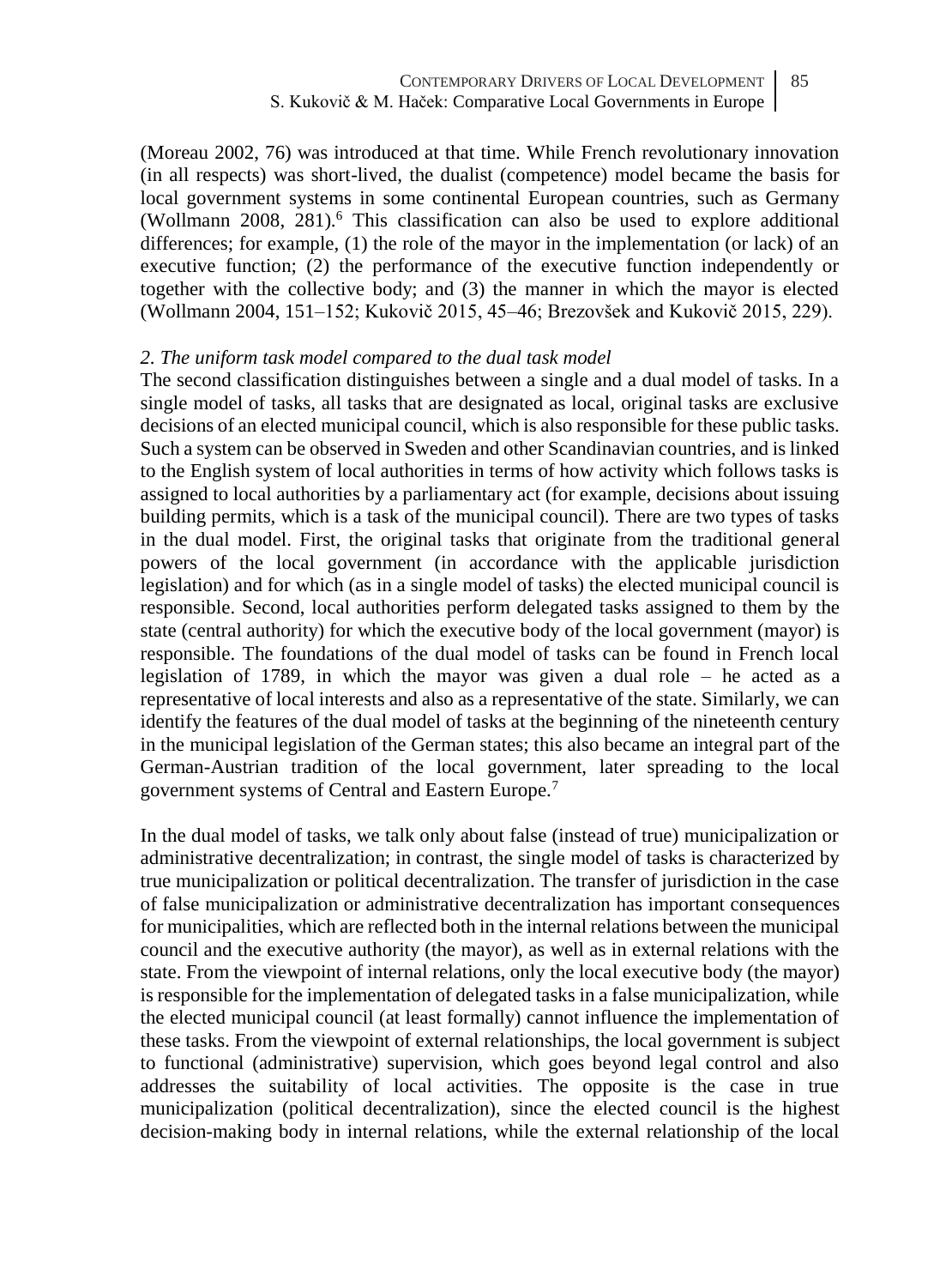government with the state is based only on the legal supervision of state. Although the described relationships are often blurred in practice, this distinction is important, especially in the case of conflicts (Kuhlmann and Wollmann 2014, 248–249; Kukovič 2015, 47–48).

## *3. The separationist model versus the integrationist model*

The distinction between the separationist and integrationist model refers to the relationship between central and local governments and could also be classified using the previously described dimension of vertical power. However, since this division connects a single model of tasks and a dual model of tasks, it is classified as a horizontal power dimension. In a single model of tasks, the control of the central authority over the performance of the tasks of the local government is usually limited to supervision over legality. This means that, both institutionally and functionally, local and national levels are divided, which in the academic literature is also described as the separation model. The Swedish system perfectly corresponds to the separationist model (the control of the Swedish central government over local governments is very loose, with minimal interference in operations). The English local government system was also characterized by a separationist model during the late nineteenth century, but later (during Thatcherism) increasingly took on the elements of the dual model of tasks, since the central government received the competence to strictly oversee local governments, as well as the possibility of intervening intensively in their operation. When performing the transferred tasks in a dual model, the local government falls under the control of a central government, which usually does not only involve reviewing the legality of operations, but also covers the relevance, achievements and efficiency of the tasks. This type of central government supervision over local government tends to combine both the institutional and functional levels to the point where the local level is incorporated into the central one. The latter concept is described in the academic literature as the integrationist model (Wollmann 2008, 282).

On the basis of the three model dichotomies described above, Wollmann (2008) proposes a typology of two groups (families) of countries; namely, the *English-Scandinavian family* (illustrated by England and Sweden), which has a rooted monistic competence model and the foundations of a single model of tasks and is historically connected to a separationist model (which no longer applies to the English system). The second group is a *European continental family*, illustrated by Wollmann (2008) using France and Germany, characterized by a dualistic competence model and a dual model of tasks, with inclination towards an integrationist model.

The next typology is summarized by Bäck (2005, 82–83; see also Heinelt and Hlepas 2006, 30), who (on the basis of a comparative constitutional analysis of national governments and taking into account the differences between the monistic organization compared to the dualistic, and majority decision-making compared to the consociational form of democratic decision-making at the local level) proposes a differentiation between the *assembly government*, *parliamentarism*, *presidentialism,* and *semi-presidentialism*. 8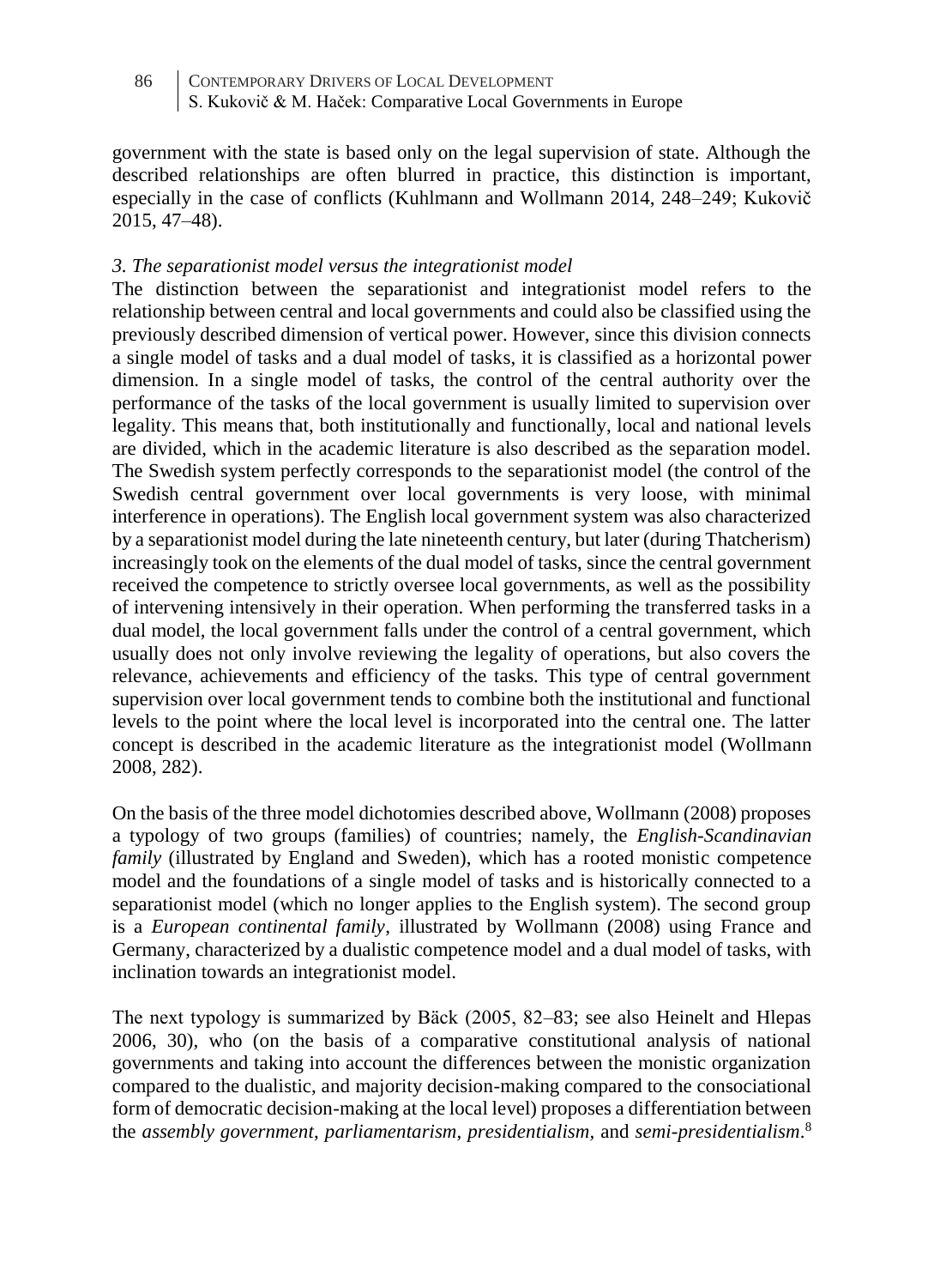In the model of assembly government, the executive is in the hands of a proportionally assembled committee of the assembly: this represents monism in conjunction with consociationalism. This model can be found in the pre-reform era in Sweden, Norway, the United Kingdom and Poland. In the parliamentary model, the executive is in the hands of a collective body appointed by the council, but the collective body is not drawn up proportionally, but following (with some deviations) the majority principle. This involves a combination of monism and majority decision-making. The parliamentary model is typical of Italy and the Netherlands before reforms, and after reforms for Sweden, Norway and for some cities in the United Kingdom (for example, Bristol). The model of presidentialism is characterized by a combination of a dualistic and majority principle in the context of a separately elected mayor who appoints his cabinet regardless of the political composition of the council. The model of presidentialism is characteristic (after reforms) of Greece, Italy, New Zealand and Poland, and also some cities (for example Stoke-on-Trent) in the United Kingdom. The model of semi-presidentialism is found after reforms in the Netherlands and in some cases (for example, Hannover and Heidelberg) in Germany. For semi-presidentialism it is characteristic that a collective executive body, appointed by the council, surrounds the mayor. This represents a combination of dualism and consocionalism or majority decision-making, depending on how the council appoints this collective executive body.

The difference between a monistic and dualistic system is not always as clear in practice as it may seem from a legal point of view. This is especially true when executive functions are contained in different committees, or where, in a dualistic system, the local council can intervene in administrative matters and, consequently, in executive functions. Moreover, it should be emphasized that majority and consociational forms of decisionmaking do not depend only on the formal (legal) rules defined in municipal statutes, and/or on the electoral system. Instead, they rely on a socially determined and locally accepted *relevance logic* (March and Olsen 1989), or even on a pragmatically oriented political *effects logic*, taking into account the actual relationships at the local level. The latter also served as background for the development of Bäck's (2005) typology, but does not take into account the systematic relations between the political organization and the administration (Heinelt and Hlepas 2006, 30; Brezovšek and Kukovič 2012, 34–35; Kukovič 2015, 49; Brezovšek and Kukovič 2015, 232–233).

Based on consideration of institutional factors, Mouritzen and Svara (2002) have also developed a typology of local government systems aimed at the horizontal power dimension. Mouritzen and Svara (2002) describe apex leadership as the contact between civil servants at the top of the administrative sphere and politicians at the top of the political sphere. They assume the possibility that both groups keep a distance and carefully manage the exchange of resources with other groups. But it is also possible that there is a positive correlation between the two spheres, thus creating the combined leadership of civil servants and politicians (Mouritzen and Svara 2002, 7; Kukovič 2011, 63; Kukovič 2015, 51). The idea of the apex comes from Peter Self (1972, 150–151), and describes the events at the apex as a mix of leadership; this may be visualized as an arch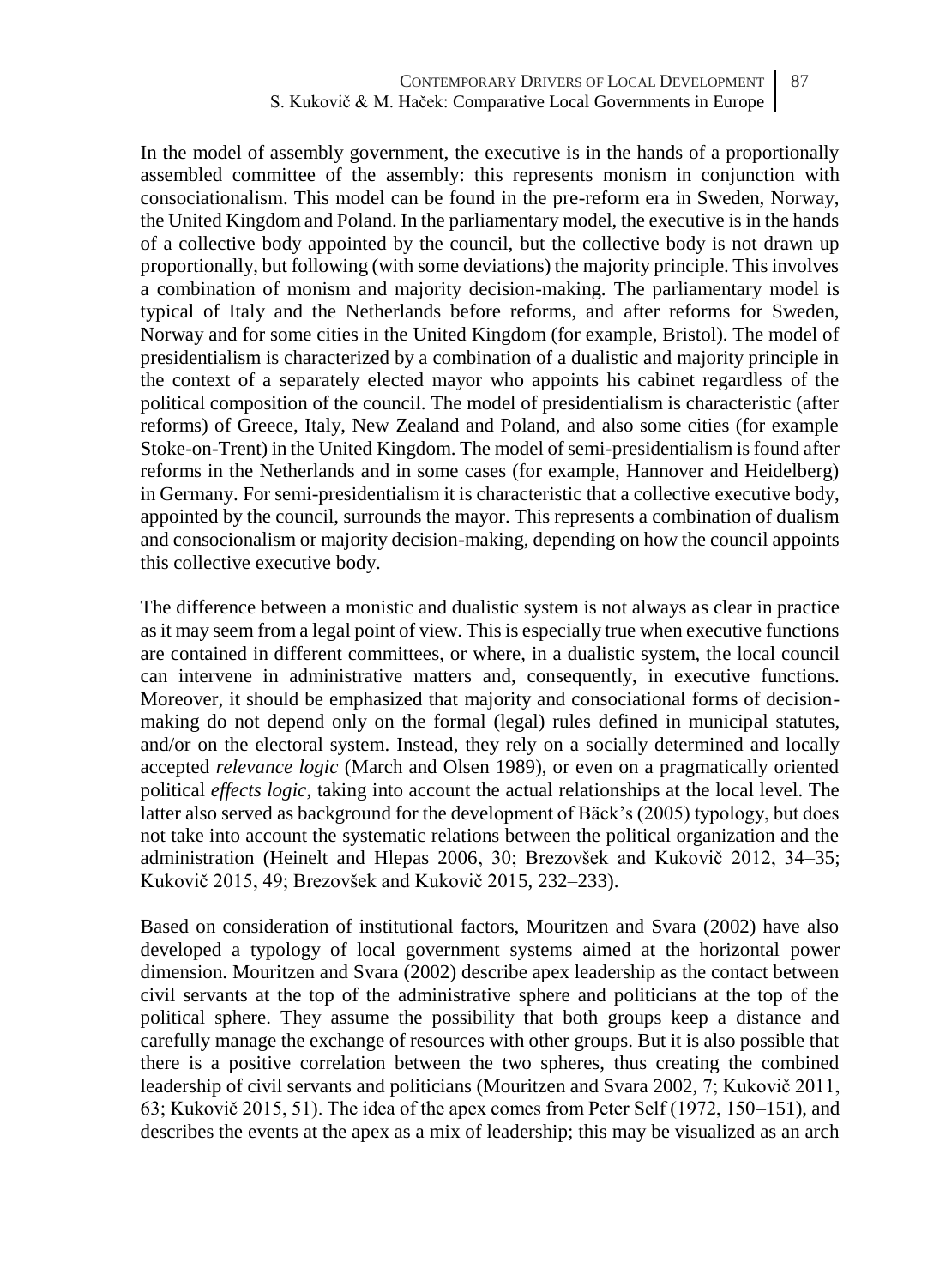whose left part represents a political process, and whose right part represents the administrative process. At the apex of the arch there is contact that represents the critical point at which the political and administrative flows meet, and where the political and administrative influences that were created at lower levels blend together.

The reasoning of Mouritzen and Svara (2002) is based on the hypothesis that the structural features of a local government in a particular country reflect a balance or compromise between three organizational principles; namely, the *rule of the people* (unprofessional public), *political leadership,* and *professionalism*. Mouritzen and Svara's (2002) typology is based on four models:

- 1. First is the model of a *strong mayor*, which is characterized by a situation in which the elected mayor oversees the work of the majority of the municipal council and is also fully responsible for all executive functions. The director of the municipal administration performs tasks determined by the mayor; thus, he is subordinate to the mayor because he can recruit and dismiss him without the consent of other politicians or political bodies. In addition to the director of the municipal administration, the mayor can also employ political advisers who assist him in performing his duties. In this form of government, the principle of political leadership is strongly emphasized.
- 2. Second is the *committee leader model*, in which one person is an obvious political leader of the municipality and can (but may not) have the title of mayor. A political leader can have control (or not) over the municipal council. In this model, the executive powers are divided. A political leader may be responsible for some executive functions, while for others the collective body is competent; i.e., standing committees, consisting of elected politicians and the director of the municipal administration. In this model there is a uniform mix of all three organizational principles.
- 3. In the *collective model*, the decision-making responsibilities are in the hands of the collective body, the executive board, which is responsible for all executive functions. The executive committee consists of elected local politicians and the mayor, who presides over the committee. The greatest emphasis is placed on the principle of the rule of the people (members of the collegial body are elected by the people), while the principles of political leadership and professionalism adapt to this.
- 4. In the local *council-manager model*, all executive functions are in the hands of a professional administrator (city manager), appointed by the local council. Although the council has general policy oversight, its scope is limited to administrative matters. The local council is a relatively small body; the mayor, who formally presides and is responsible for ceremonial functions, manages the council. The emphasis is put on the principle of professionalism, while the principles of the rule of the people and political leadership are limited (Mouritzen and Svara 2002, 55–56; Kukovič 2011, 66–67; Kukovič 2015, 53–54; Brezovšek and Kukovič 2015, 236– 237).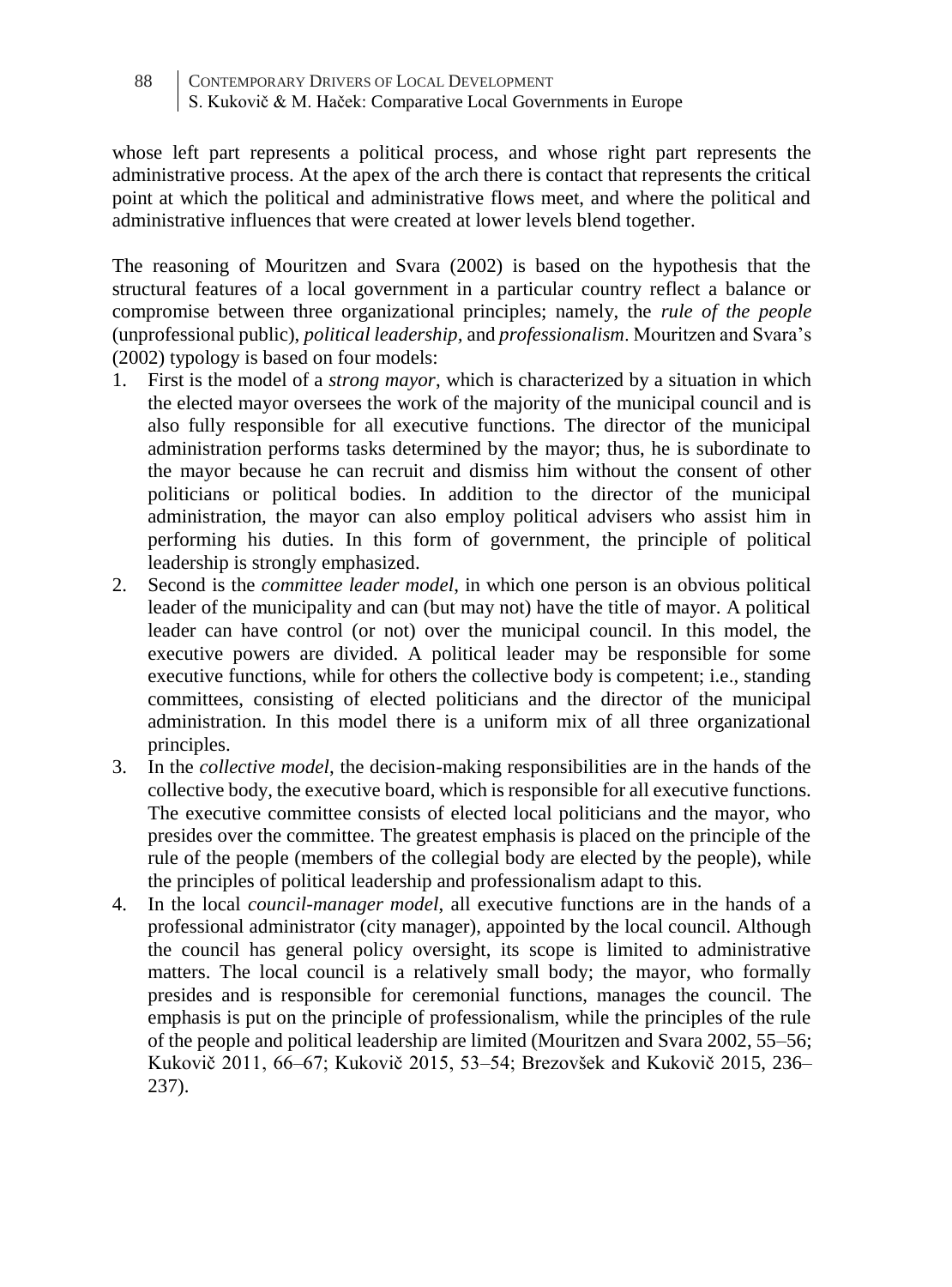Mouritzen and Svara (2002) conclude that the strong mayoral model is formed in countries with a relatively small local public sector and relatively small organizations. The committee leader model is present in countries where local governments play a very important role (Sweden and Denmark), but also in countries in which the role of local government is moderately important, but serves a very large population (the United Kingdom). As a result, the directors of municipal administrations in these countries lead large organizations. For a collective model, relatively small organizations are typical. The council-manager model is found in countries with a small to moderately large local public sector where organizations employ 100 to 200 public employees (Brezovšek and Kukovič 2012, 42; Kukovič 2015, 55).

| <b>Model</b>           | <b>Countries</b>                                                                                                                                                                                         |
|------------------------|----------------------------------------------------------------------------------------------------------------------------------------------------------------------------------------------------------|
| Strong mayor model     | France, Germany (without federal state of Hessen),<br>Austria (six out of nine federal units), Greece, Hungary,<br>Italy, Poland, Portugal, Spain, England (in cases where<br>mayor is directly elected) |
| Committee leader model | Denmark, England (in cases of alternative arrangement),<br>Sweden and three Austrian federal units                                                                                                       |
| Collective model       | Belgium, Czech Republic, Holland, Switzerland,<br>England (in cases of leader-cabinet model), German<br>federal state of Hessen                                                                          |
| Council-manager model  | Ireland                                                                                                                                                                                                  |

**Table 1:** Groupings of countries according to Mouritzen and Svara's (2002) typology

Source: Kukovič (2015, 56).

An additional proposal for the division of local governments is given by Berg and Rao (2005, 9–10). Analysis of the transformations of local governance structures suggests that three groups of countries may be formed. The *first group* of countries are those in which radical changes in local leadership have gone in the direction of strengthening the role of local executive authorities (for example, the Netherlands, Germany and the United Kingdom). Countries in which structural changes were limited to some individual (usually larger/urban) municipalities may be classified into the *second group* of countries (for example, Norway, Spain and Denmark). The *third group* of countries includes those in which there were no significant changes in local leadership (for example, Switzerland, Sweden, the United States of America, France and Belgium) (Kukovič 2015, 57; Kukovič and Brezovšek 2015, 239).

Taking into account the local-leadership-related discussion of Mouritzen and Svara (2002) and the idea of transforming local management structures (Berg and Rao 2005), Pawlowska and Radzik (2007) developed local leadership models based on three criteria: the 1) institutional and 2) legal conditions of local leadership, and 3) the raison d'être or purpose of local government, i.e. the provision of services or the expression of the will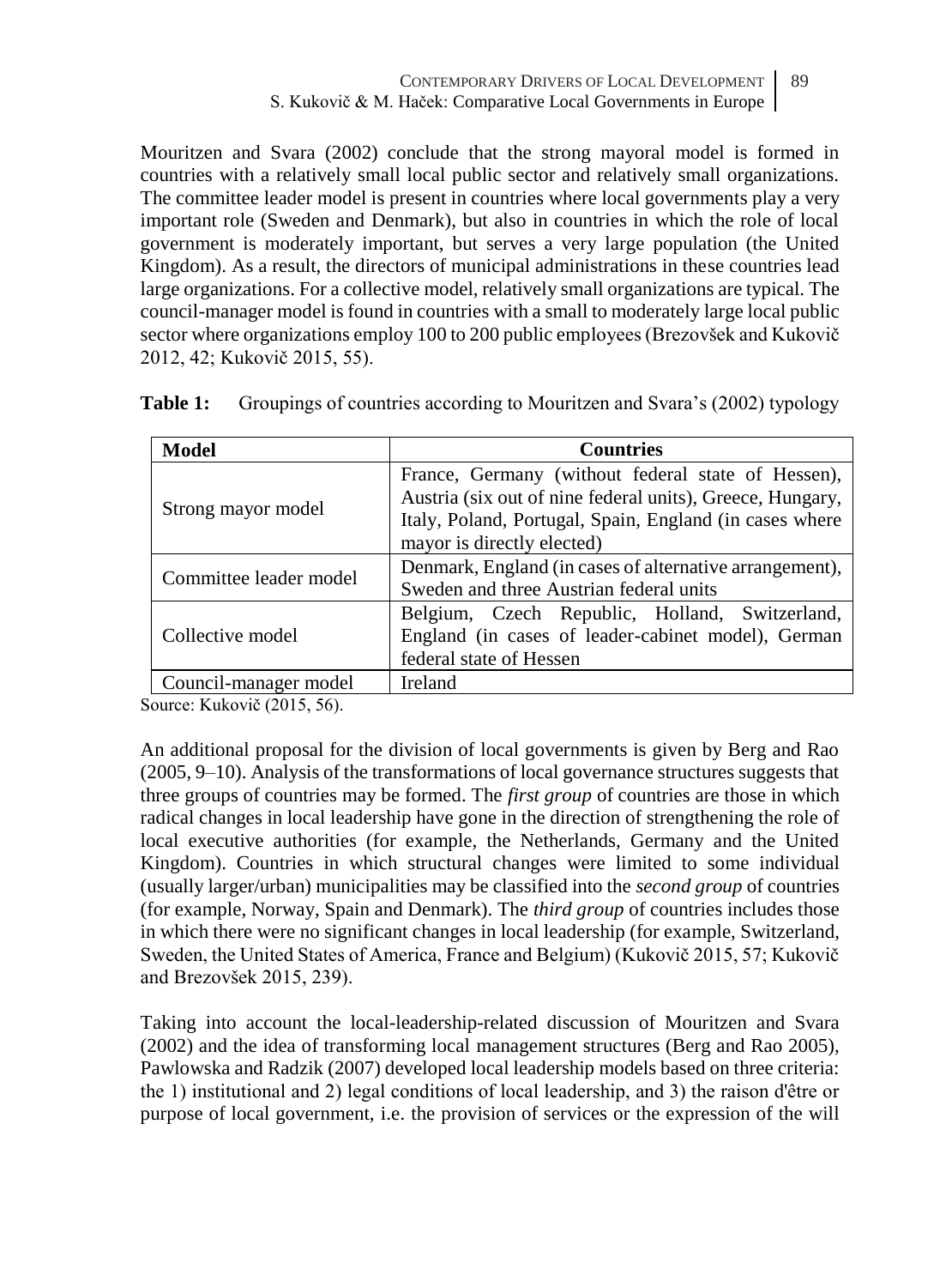of the local community and the adaptability of local structures to management arrangements. These criteria make it possible to distinguish between three models of local leadership (Pawlowska and Radzik 2007, 3–4):

- The *technocratic model* is aimed at providing public services with weak political influence. The formation of local policies is based on seeking consensus and on pragmatic activities. The search for consensus does not exclude political frictions that appear during elections which are later neutralized; for example, through the principle of proportionality and the appointment of collective bodies, which prevents political trade-offs. This form of leadership can be described as "dynamic stabilization": leadership rules are general and allow for a considerable degree of autonomy in institution building, while in the transformation of local leadership, internal (endogenous) factors are dominant. This model of local leadership is typical of the Nordic countries (in particular, Finland); but in the group of Central and Eastern European countries, its elements can be traced in the Hungarian system.
- The *bureaucratic model* is characterized by strong institutionalization of leadership and political relations. The local leader has the stable political support of the party, which has a majority in the municipal council; he is protected by his functions and he acts as a civil servant. Because local functions are mostly administrative in nature, this model is called bureaucratic. In addition, the institutional framework of the local leader is very conservative and immune to the factors of change. Both of these characteristics prevent changes in local leadership. Change factors are mostly external (exogenous). The bureaucratic leadership model is typical of the countries of Southern Europe, especially of France. In the group of Central and Eastern European countries, we can find the characteristics of the bureaucratic model in Estonia, Lithuania and Latvia.
- The *transformational model* is characterized by weak leadership institutionalization, but it is reinforced by clear separation and a considerable decision-making power and also executive competencies. The provision of public services and political discourse are of paramount importance to the local leader. In contrast to the technocratic model, where leadership dynamics are stable and there are almost no changes, in the transformation model the leadership dynamics are uneven. However, changes in leadership do not stem from the existing legal and institutional framework, but are the result of citizens' dissatisfaction and pressure or have emerged as an effect of national policy. This model of leadership can be found in England and Ireland, while in the group of Central and Eastern European countries it is closest to the Polish system of local leadership (Kukovič 2015, 58– 59; Brezovšek and Kukovič 2015, 239–240).

# **3 Conclusion**

In Europe, there are very different regimes or models of local authorities that differ in size, structure, tasks, and relationships with the state. A common feature is their emergence from their own traditions and historical development. It is expected that different models of local authorities will also be preserved in the future, as there cannot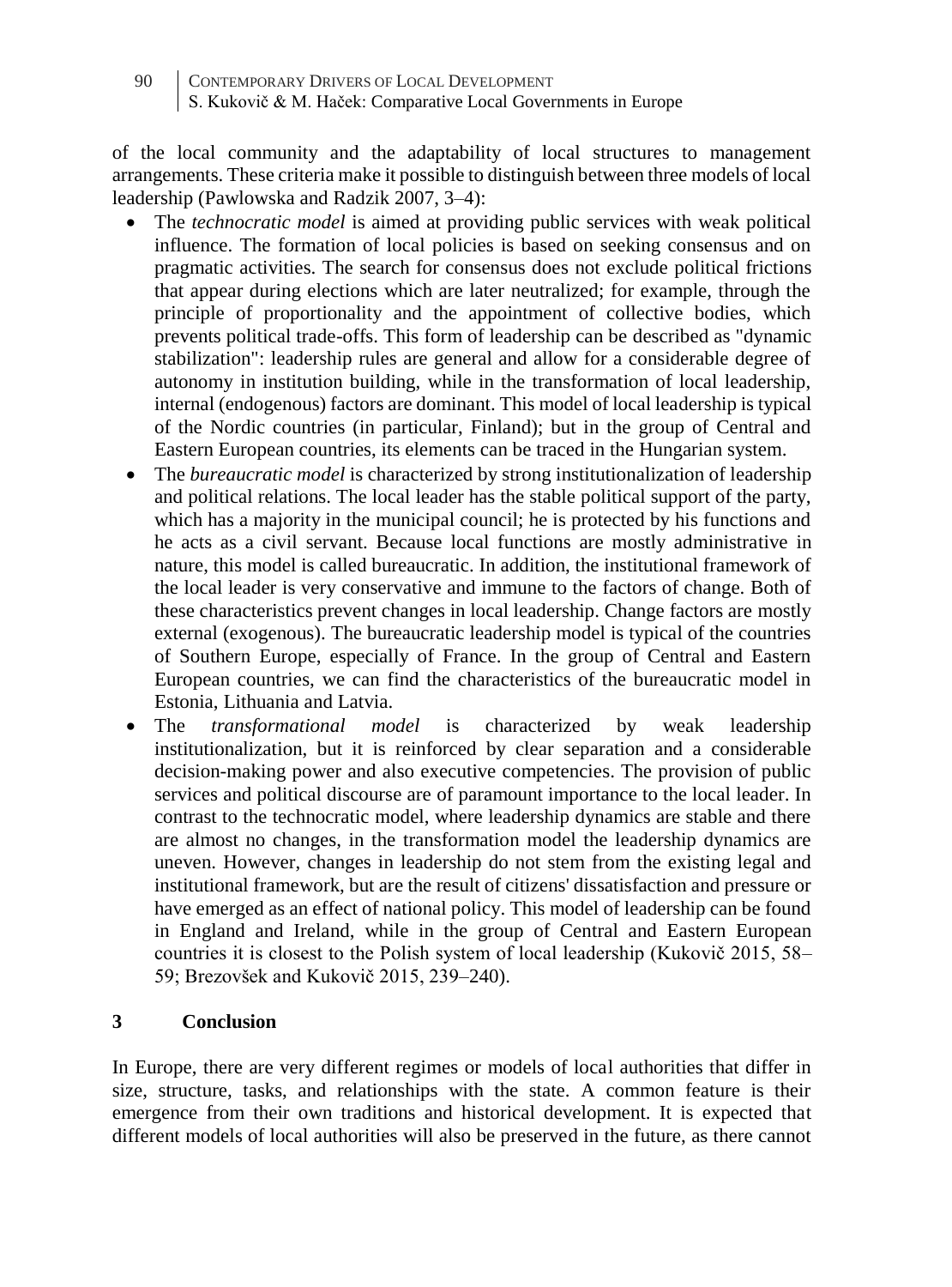exist only a single model either within individual federal states, let alone at the pan-European Level.

Understanding the importance of local authorities when assessing the democratic nature of a society is extremely important, as local authorities are at the centre of professional and political attention. Local government denotes the right and ability of the local community to prescribe and regulate a significant proportion of public affairs of a local nature within the bounds of the constitution and laws according to its own responsibility and in the interests of the local population (Vlaj 2005, 25). The true role of local systems is thus located in the vertical division of power. With a division of power between the state and local communities, the power of the state (centre) is limited in a way that there is less opportunity for its alienation and abuse. Such a system in a democratic country allows public services to be more effective and efficient than if all power was centralized (Brezovšek and Kukovič 2015, 221–222). There is a constant focus on the individual in terms of the need to satisfy their modern needs and the quality of their life in their place of residence. Also increasing is the importance of cross-border networking and the international cooperation of local communities. Local communities are not closed systems, but systems that are open to the outside, to the wider local community, the state, the European Union, and also to global society.

#### **Notes:**

<sup>1</sup> Countries that decide to ratify the European Charter of Local Self-Government accept their obligation to incorporate at least two-thirds of its provisions.

<sup>2</sup> Also '*Boosterism'* or the '*Growth machine'* model (Heinelt and Hlepas 2006, 25).

<sup>3</sup> See also Peterson (1981) and Svara (1998).

<sup>4</sup> Here we refer to the tradition of past political regimes and arrangements, dependence on the democratic path, and the transition and consolidation of democracy.

<sup>5</sup> See *European Mayor: Political Leaders in the Changing Context of Local Democracy*, ed. Bäck *et al.* (2006).

<sup>6</sup> The dualistic (competence) model was especially emphasized in the Prussian Town Act of 1808, in which the dualistic collective form was drawn up, as well as in other German states of the time, where a dualistic (competence) model was adopted in the form of a municipal council and individual mayor.

 $<sup>7</sup>$  Here, too, we refer to the example of building permits that, in accordance with the dual model of</sup> tasks in terms of the responsibility of the local authority, have been a delegated task in France and Germany, which (in accordance with the dualistic competence model) the local executive branch of the authority or administration (the elected municipal council) has no influence or control over in terms of responsibility for implementation.

<sup>8</sup> We highlight the problems of adopting the terms assembly government, parliamentarism, presidentialism, and semi- presidentialism, which are increasingly being used in European scientific terminology, for the purpose of studying and naming the typologies of local authorities. Due to the diversity of state and local political composition, it should be emphasized that the typographical classification of local authorities is only metaphorical.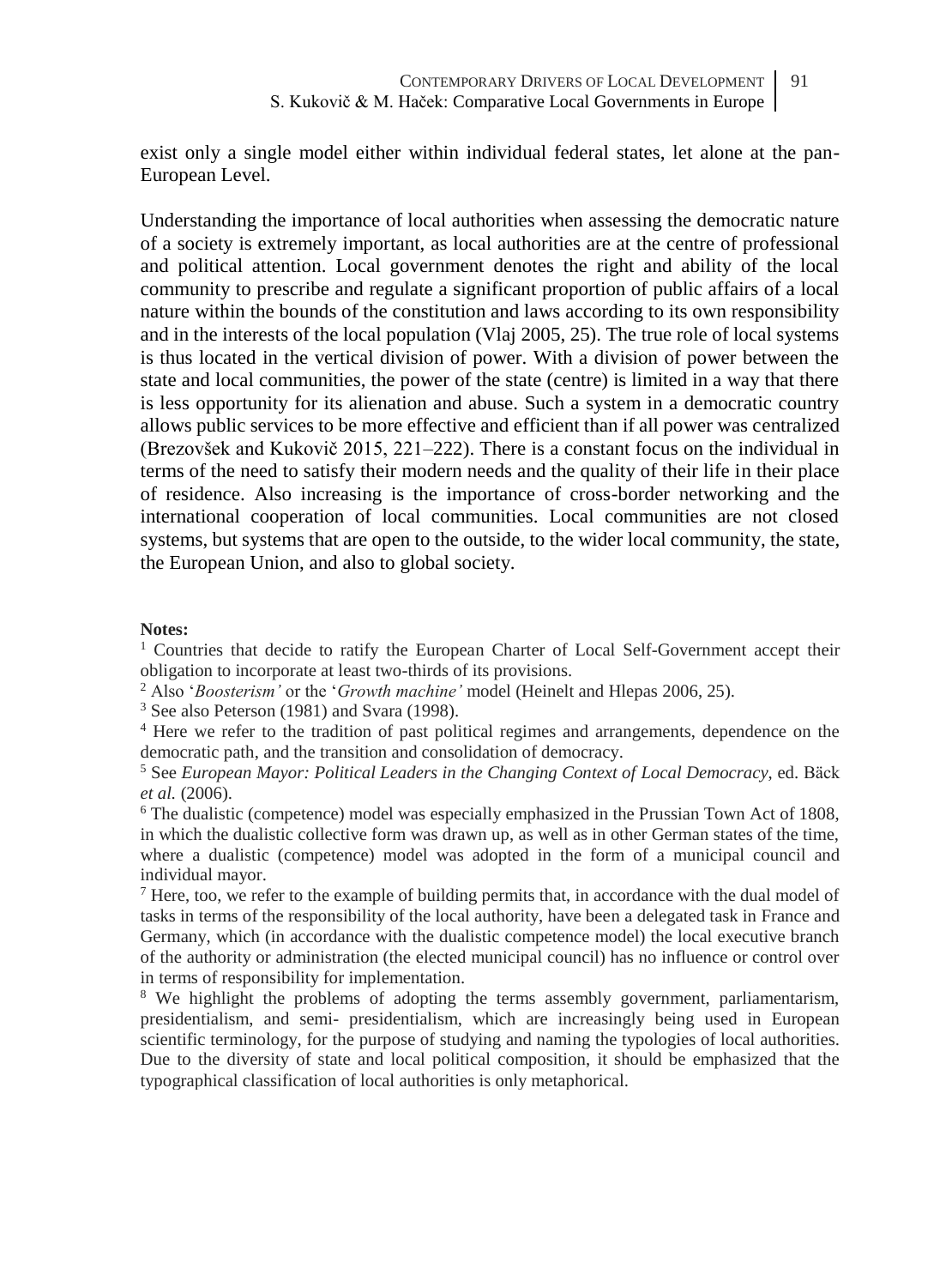#### **References:**

- Bäck, H. (2005) The institutional setting of local political leadership and community involvement, In: Haus, M., Heinelt, H. & Stewart, M. (eds.) *Urban Governance and Democracy. Leadership and Community Involvement* (London: Routledge), pp. 65–101.
- Bäck, H., Heilnet, H. & Magnier, A. (eds.) (2006) *The European Mayor: Political Leaders in the Changing Context of Local Democracy* (Wiesbaden: VS Verlag für Socialwissenschaften).
- Bennett, R. J. (1993) European Local Government Systems, In: Bennett, R. J. (ed.) *Local Government in the New Europe* (London/New York: Belhaven Press), pp. 28–47.
- Berg, R. & Rao, N. (eds.) (2005) *Transforming Political Leadership in Local Government* (London: Palgrave Macmillan).
- Brezovšek, M. & Kukovič, S. (2012) *Organizacija lokalne oblasti v Sloveniji* (Ljubljana: Fakulteta za družbene vede).
- Brezovšek, M. & Kukovič, S. (2015) *Evropska javna uprava* (Ljubljana: Fakulteta za družbene vede).
- Brezovšek, M., Haček, M. & Zver, M. (2008) *Organizacija oblasti v Sloveniji* (Ljubljana: Fakulteta za družbene vede).
- *European Charter of Local Self-Government*. 1985. Available at: http://www.svetevrope.si/sl/dokumenti\_in\_publikacije/konvencije/122/index.html (15 March, 2019).
- Goldsmith, M. J. (1992) Local Government, *Urban Studies*, 29(3/4), pp. 393–410.
- Greer, P., Murphy, A. & Ogard, M. (2005) *Guide to participatory democracy in Bosnia and Herzegovina and Serbia and Montenegro* (Strasbourg: Council of Europe publishing).
- Heinelt, H. & Hlepas, N.-K. (2006) Typologies of Local Government Systems, In: Bäck, H., Heinelt, H. & Magnier, A. (eds.) *The European Mayor, Political Leaders in the Changing Context of Local Democracy* (Wiesbaden: VS Verlag für Sozialwissenschaften), pp. 21–42.
- Hesse, J. J. & Sharpe, L. J. (1991) Local Government in International Perspective: Some Comparative Observations, In: Hesse, J. J. & Sharpe, L. J. (eds.) *Local Government and Urban Affairs in International Perspective; Analyses of Twenty Western Industrialised Countries* (Baden-Baden: Auflage), pp. 603–621.
- John, P. (2001) *Local Governance in Western Europe* (London: Sage Publications Ltd.).
- Kersting, N. & Vetter, A. (2003) *Reforming Local Government in Europe, Closing the Gap between Democracy and Efficiency* (Opladen: Leske+Budrich).
- Kuhlmann, S. & Wollmann, H. (2014) *Introduction to Comparative Public Administration: Administrative Systems and Reforms in Europe* (Cheltenham in Northampton: Edward Elgar).
- Kukovič, S. (2011) *Modeli strukturiranja izvršilne veje oblasti na lokalni ravni (magistrsko delo)*  (Ljubljana: Fakulteta za družbene vede).
- Kukovič, S. (2015) *Lokalno politično vodenje: slovenski župani v primerjalni perspektivi* (Ljubljana: Fakulteta za družbene vede).
- Loughlin, J. (2001) Introduction. The Transformation of the democratic State in Western Europe, In: Loughlin, J. (ed.) *Subnational Democracy in the European Union. Challenges and Opportunities* (Oxford: Oxford University Press), 1–33.
- March, J. G. & Olsen, J. P. (1989) *Rediscovering institutions. The organizational basis of politics*  (New York: The Free Press).
- Moreau, J. (2002) *Administration regionale, departementale et municipale* (Paris: Dalloz).
- Mouritzen, P. E. & Svara, J. H. (2002) *Leadership at the apex; Politicians and administrators in Western local governments* (Pittsburgh: University of Pittsburgh Press).
- Page, E. C. (1991) *Localism and centralism in Europe: the political and legal bases of local selfgovernment* (Oxford: Oxford University Press).